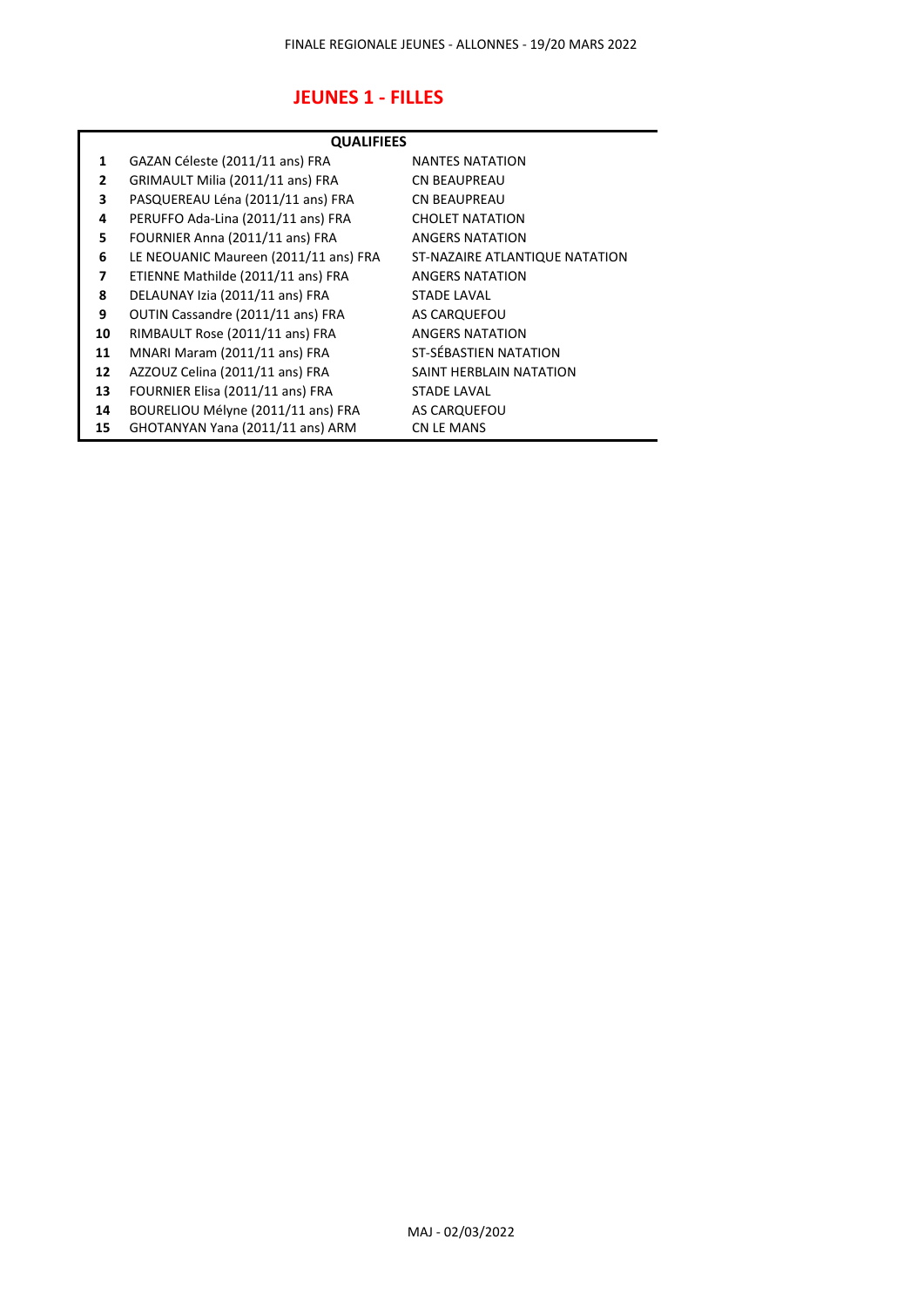### **JEUNES 2 - FILLES**

**QUALIFIEES**

MORICHETTI Anna (2010/12 ans) FRA ANGERS NATATION LEVEL Ines (2010/12 ans) FRA LA ROCHE SUR YON NATATION RICHARD-SABALIC Agathe (2010/12 ans) FRA ANGERS NATATION CADENAULE Lena (2010/12 ans) FRA ANGERS NATATION ROBILLARD Solveig (2010/12 ans) FRA ST-SÉBASTIEN NATATION BARBIER Louison (2010/12 ans) FRA ST-SÉBASTIEN NATATION MORVAN Charlotte (2010/12 ans) FRA ANGERS NATATION GOULU Clémence (2010/12 ans) FRA ANGERS NATATION ROUSSEAU Chloé (2010/12 ans) FRA LA ROCHE SUR YON NATATION ROUSSEAU Léa (2010/12 ans) FRA ALLONNES JEUNESSE SPORTIVE PAYEN Lisa (2010/12 ans) FRA LES GOÉLANDS SABLÉ-SUR-SARTHE GUILLEMET Léna (2010/12 ans) FRA CN FONTENAY LE COMTE PUGET Zoé (2010/12 ans) FRA ASPTT NANTES MESMIN Agathe (2010/12 ans) FRA CHOLET NATATION DEBIEN Maelie (2010/12 ans) FRA LA ROCHE SUR YON NATATION LANGEN Silje (2010/12 ans) FRA CN LE MANS RAGUENES Juliette (2010/12 ans) FRA LA ROCHE SUR YON NATATION MOREAU Camille (2010/12 ans) FRA NANTES NATATION TURCOT Estelline (2010/12 ans) FRA CN LUCON<br>
ESSIEMI-OKALE Kymia (2010/12 ans) FRA ALLONNES JEUNESSE SPORTIVE ESSIEMI-OKALE Kymia (2010/12 ans) FRA BOUBEGHLA Lyla (2010/12 ans) FRA ANGERS NATATION SENDERA Paloma (2010/12 ans) FRA ANGERS NATATION PROVOST Noeline (2010/12 ans) FRA LA NAT SUZERAINE BOUKHARTA Wiame (2010/12 ans) FRA SAINT HERBLAIN NATATION COULON Nina (2010/12 ans) FRA AN DISTRICT BLAIN CORNU Chloé (2010/12 ans) FRA CHÂTEAU GONTIER NATATION LE GLEUT Clemence (2010/12 ans) FRA ANGERS NATATION DANILO Juliette (2010/12 ans) FRA ALLONNES JEUNESSE SPORTIVE BOUHAFS Hawa (2010/12 ans) FRA ST-SÉBASTIEN NATATION PETITEAU Lou (2010/12 ans) FRA ANCENIS COURSE NATATION RICARD Constance (2010/12 ans) FRA AS CARQUEFOU CHAUMONT Aubane (2010/12 ans) FRA CN LE MANS LIBERSA Margot (2010/12 ans) FRA NANTES NATATION BOUDAOUD Ibtissem (2010/12 ans) FRA CN LE MANS FERNADEZ Clémentine (2010/12 ans) FRA NANTES NATATION GOYCETA Ema (2010/12 ans) FRA ALLONNES JEUNESSE SPORTIVE GROLLEAU Candice (2010/12 ans) FRA ES SEGRE GAPIHAN Daphné (2010/12 ans) FRA NANTES NATATION EGON Anna (2010/12 ans) FRA CN LE MANS CHAUMET Lee-Ann (2010/12 ans) FRA CN LUCON FERNADEZ Lili (2010/12 ans) FRA NANTES NATATION HUPIN Juline (2010/12 ans) FRA AN DISTRICT BLAIN FOURAGE Louise (2010/12 ans) FRA AN DISTRICT BLAIN GARREAU - ROUSSEAU Emma (2010/12 ans) FRA CHÂTEAU GONTIER NATATION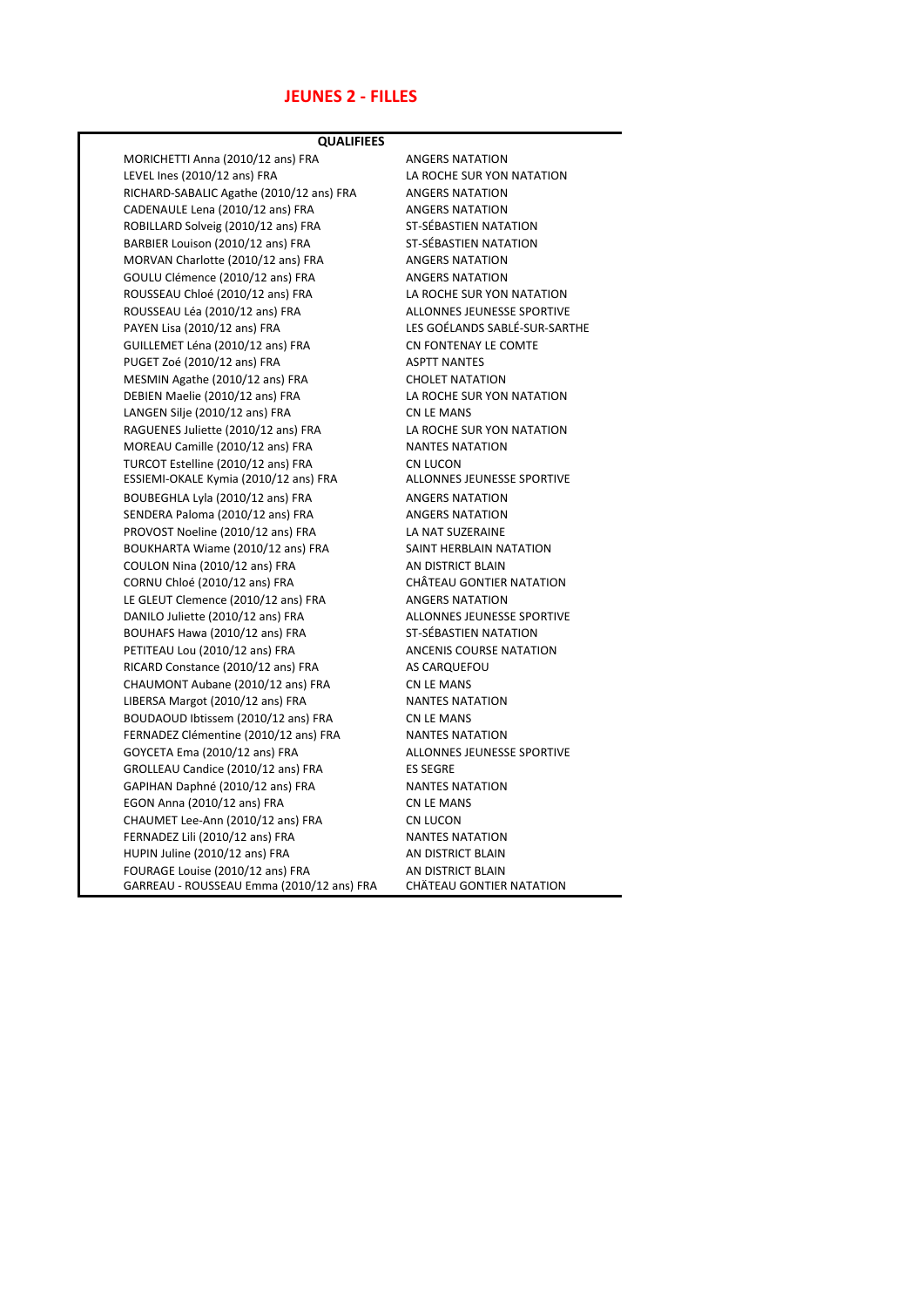## **JEUNES 3 - FILLES**

| <b>QUALIFIEES</b>                        |                                |  |  |
|------------------------------------------|--------------------------------|--|--|
| MENARD Fiorella (2009/13 ans) FRA        | <b>NANTES NATATION</b>         |  |  |
| RIVAL Lou-ann (2009/13 ans) FRA          | <b>NANTES NATATION</b>         |  |  |
| BOUBEGHLA Yesmine (2009/13 ans) FRA      | <b>ANGERS NATATION</b>         |  |  |
| THERY Solène (2009/13 ans) FRA           | <b>NANTES NATATION</b>         |  |  |
| CHARRIER Lilou (2009/13 ans) FRA         | <b>NANTES NATATION</b>         |  |  |
| MORIN Lou (2009/13 ans) FRA              | LA ROCHE-SUR-YON NATATION      |  |  |
| BIZIEUX Jeanne (2009/13 ans) FRA         | LA ROCHE-SUR-YON NATATION      |  |  |
| LAFOIS Romane (2009/13 ans) FRA          | <b>CN BEAUPREAU</b>            |  |  |
| CASOLA Fany (2009/13 ans) FRA            | LA ROCHE-SUR-YON NATATION      |  |  |
| POTTIER Inès (2009/13 ans) FRA           | <b>STADE LAVAL</b>             |  |  |
| ZALTZMAN Lucie (2009/13 ans) FRA         | SAINT SEBASTIEN NATATION       |  |  |
| GRIMAULT Isy (2009/13 ans) FRA           | <b>CN BEAUPREAU</b>            |  |  |
| LE NEOUANIC Salome (2009/13 ans) FRA     | ST-NAZAIRE ATLANTIQUE NATATION |  |  |
| TIJOU Capucine (2009/13 ans) FRA         | <b>STADE LAVAL</b>             |  |  |
| AMMINE Soundous (2009/13 ans) FRA        | LA ROCHE-SUR-YON NATATION      |  |  |
| COTTE Alicia (2009/13 ans) FRA           | <b>NANTES NATATION</b>         |  |  |
| CLOUET Chloes (2009/13 ans) FRA          | PONT-CHÂTEAU NATATION          |  |  |
| BEUREL Cerise (2009/13 ans) FRA          | <b>STADE LAVAL</b>             |  |  |
| CATTEAU Soline (2009/13 ans) FRA         | ALLONNES JEUNESSE SPORTIVE     |  |  |
| COTTE Alicia (2009/13 ans) FRA           | <b>NANTES NATATION</b>         |  |  |
| PETITEAU Ninon (2009/13 ans) FRA         | <b>CN BEAUPREAU</b>            |  |  |
| RALAIVAO Andye-Marinna (2009/13 ans) FRA | SAINT HERBLAIN NATATION        |  |  |
| BREMOND Naia (2009/13 ans) FRA           | ANCENIS COURSE NATATION        |  |  |
| DUPUIS Garance (2009/13 ans) FRA         | ST-NAZAIRE ATLANTIQUE NATATION |  |  |
| PENNEC Romane (2009/13 ans) FRA          | ST-NAZAIRE ATLANTIQUE NATATION |  |  |
| DE BOTHEREL Soizic (2009/13 ans) FRA     | <b>ASPTT NANTES</b>            |  |  |
| BRAULT Cloé (2009/13 ans) FRA            | ALLONNES JEUNESSE SPORTIVE     |  |  |
| MALLE Arielle (2009/13 ans) FRA          | ST-NAZAIRE ATLANTIQUE NATATION |  |  |
| DUFAY Loueline (2009/13 ans) FRA         | ANCENIS COURSE NATATION        |  |  |
| SALLA Chloé (2009/13 ans) FRA            | <b>CN LE MANS</b>              |  |  |
| JEUDY Lola (2009/13 ans) FRA             | <b>ES CRAON</b>                |  |  |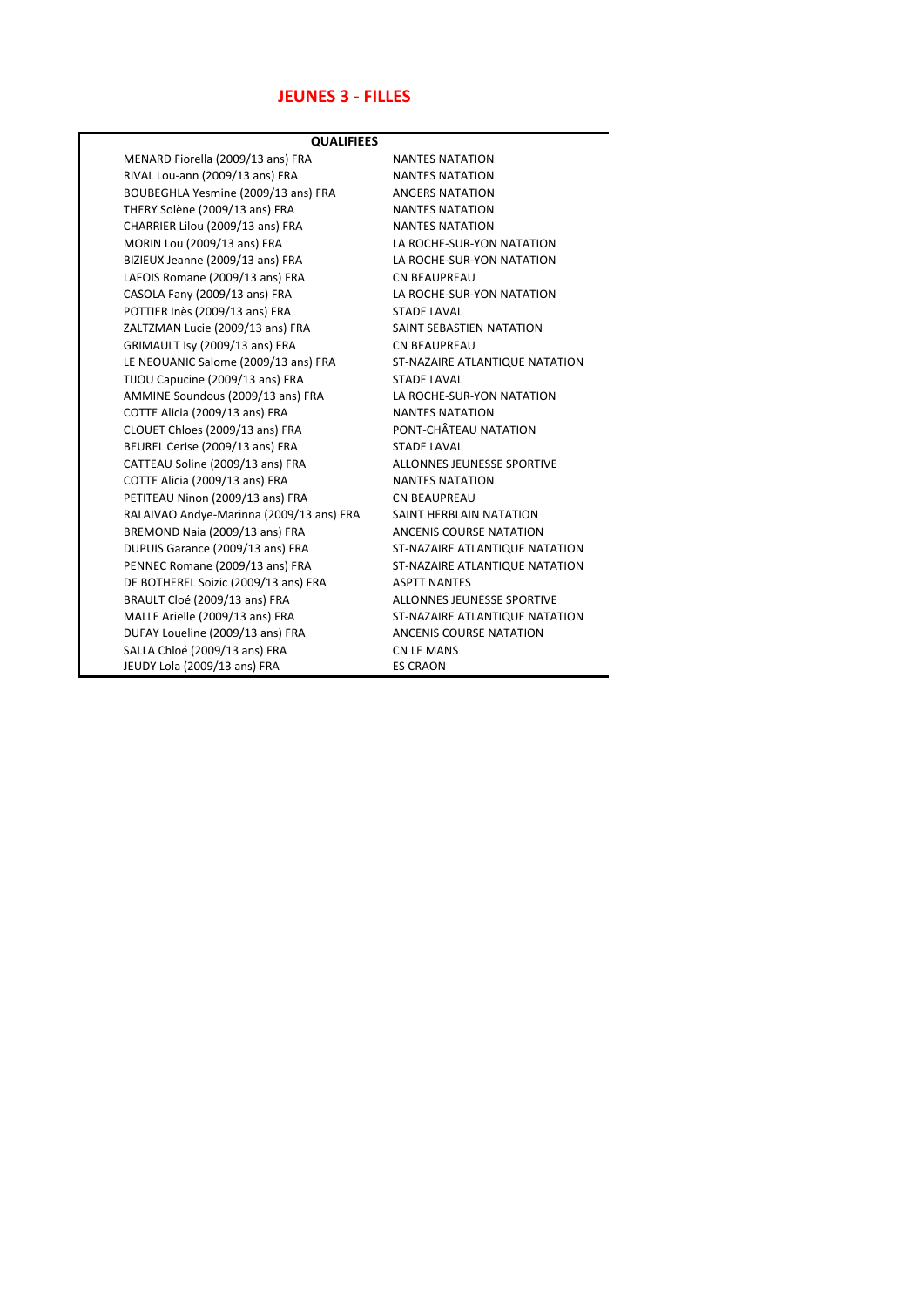#### **JEUNES 1 - GARCONS**

#### **QUALIFIES**

LUCAS Baptiste (2010/12 ans) FRA ANGERS NATATION DELAIN Émilien (2010/12 ans) FRA ANGERS NATATION AUGEREAU Charles (2010/12 ans) FRA ALLONNES JEUNESSE SPORTIVE HERBULOT Jean (2010/12 ans) FRA ANGERS NATATION POTIER Melchior (2010/12 ans) FRA NANTES NATATION LACLEF Emmanuel (2010/12 ans) FRA LA ROCHE SUR YON NATATION FAUCHER Axel (2010/12 ans) FRA CN FONTENAY LE COMTE LONGUET Lucas (2010/12 ans) FRA CHOLET NATATION MONVILLE Noa (2010/12 ans) FRA CN FONTENAY LE COMTE BOURGOUIN Jarvis (2010/12 ans) FRA ALLONNES JEUNESSE SPORTIVE CADIZ LABELLE Salvador (2010/12 ans) FRA ALLONNES JEUNESSE SPORTIVE BRUN Arthur (2010/12 ans) FRA CN LUCON ASTIER Luca (2010/12 ans) FRA NANTES NATATION PELLE Alan (2010/12 ans) FRA LA ROCHE SUR YON NATATION<br>GUEROULT Joshua (2010/12 ans) FRA ST-SÉBASTIEN NATATION GUEROULT Joshua (2010/12 ans) FRA COM François (2010/12 ans) FRA LA ROCHE SUR YON NATATION AVIGNON Charlie (2010/12 ans) FRA CHATEAU GONTIER NATATION DUPAS Simon (2010/12 ans) FRA ANCENIS COURSE NATATION LUCAS Ulysse (2010/12 ans) FRA ANGERS NATATION MEHENNI Elias (2010/12 ans) FRA ANCENIS COURSE NATATION VIEILHOMME Gaetan (2010/12 ans) FRA CN LE MANS BREDOUX Alvin (2010/12 ans) FRA ST-NAZAIRE ATLANTIQUE NATATION<br>CELIK Téo (2010/12 ans) FRA NANTES NATATION CELIK Téo (2010/12 ans) FRA LOCHARD Armand (2010/12 ans) FRA AS CARQUEFOU BARBIER Antoine (2010/12 ans) FRA ANGERS NATATION CAYEZ Valentin (2010/12 ans) FRA ANGERS NATATION MENARD Hadrien (2010/12 ans) FRA ALLONNES JEUNESSE SPORTIVE JUPIN Basile (2010/12 ans) FRA CN LE MANS GUTERMANN Pierre (2010/12 ans) FRA NANTES NATATION<br>BENCHARIF Samy (2010/12 ans) FRA AS CARQUEFOU BENCHARIF Samy (2010/12 ans) FRA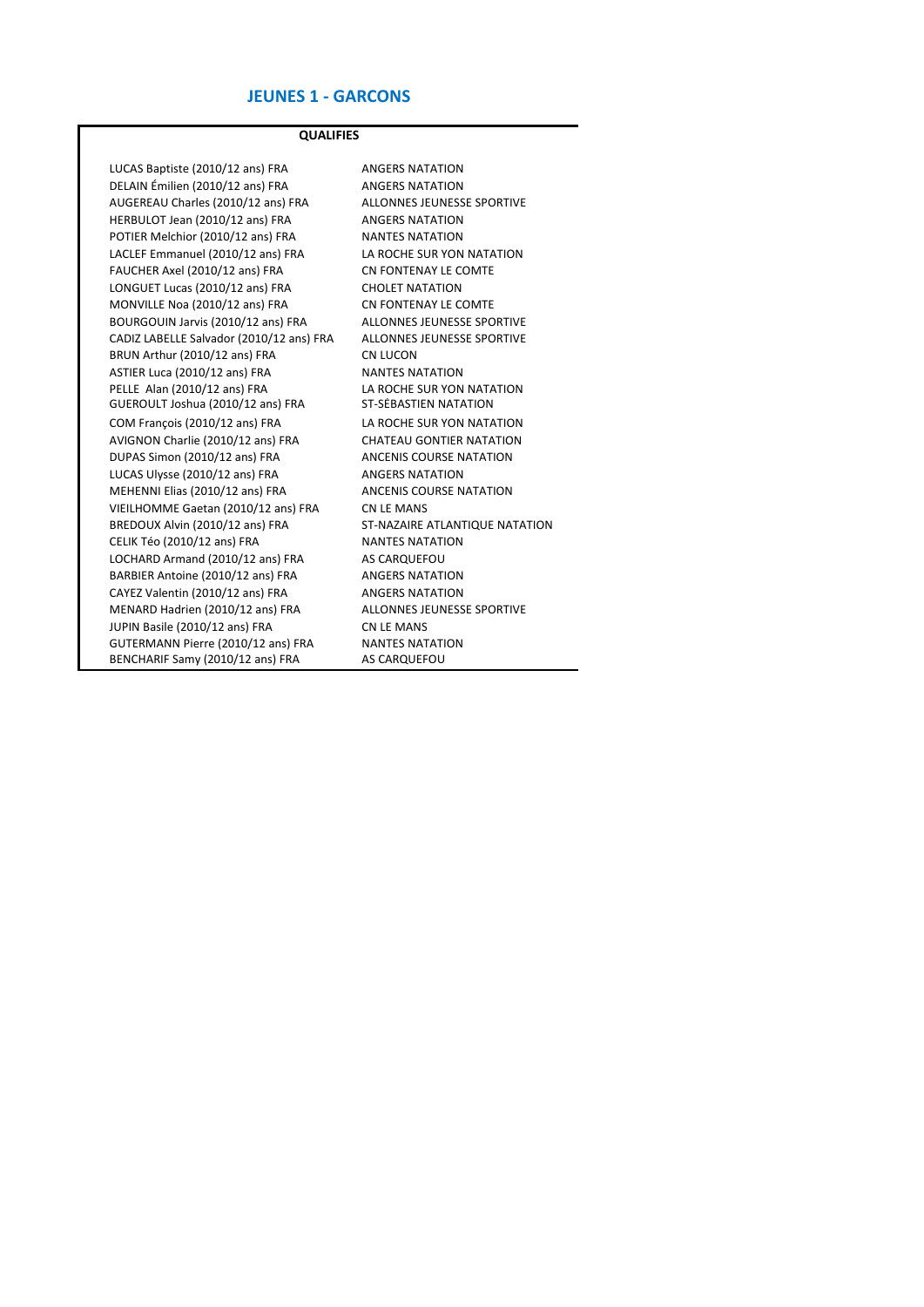### **JEUNES 2 - GARCONS**

LEPOITTEVIN Zack (2009/13 ans) FRA CN LE MANS LELONG BRAVA Jules (2009/13 ans) FRA LA ROCHE SUR YON NATATION GIRAUD Stan (2009/13 ans) FRA NANTES NATATION BREDOUX Aaron (2009/13 ans) FRA ST-NAZAIRE ATLANTIQUE NATATION MARTINS Roméo (2009/13 ans) FRA ANGERS NATATION FILAQUIER Abel (2009/13 ans) FRA ANCENIS COURSE NATATION FLEURY Loan (2009/13 ans) FRA AN DISTRICT BLAIN RUIZ Hugo (2009/13 ans) FRA ASPTT NANTES BAUDOUIN-LAMENDDOUR Jules (2009/13 LA ROCHE SUR YON NATATION JOUSSE Janis (2009/13 ans) FRA CN LE MANS ACHOUR CADIOU Naël (2009/13 ans) FRA AS CARQUEFOU GAUSSIN Tom (2009/13 ans) FRA ST-SÉBASTIEN NATATION LOMBRICI Hugo (2009/13 ans) FRA ALLONNES JEUNESSE SPORTIVE ALEXANDRE Celien (2009/13 ans) FRA ANGERS NATATION DENECHERE Oscar (2009/13 ans) FRA ANGERS NATATION TRUCAS Louis (2009/13 ans) FRA AS CARQUEFOU FERRÉ Célian (2009/13 ans) FRA STADE LAVAL SERRUS Clément (2009/13 ans) FRA ST-SÉBASTIEN NATATION BOUHIER Solen (2009/13 ans) FRA CN FONTENAY LE COMTE BIOTTEAU Albin (2009/13 ans) FRA CN BEAUPREAU PERUFFO Elio (2009/13 ans) FRA CHOLET NATATION LEGAL Adrien (2009/12 ans) FRA ASPTT NANTES BRAULT Maël (2009/13 ans) FRA STADE LAVAL HENNETON Maxime (2009/13 ans) FRA CHOLET NATATION BARBIER Camille (2009/13 ans) FRA ASPTT NANTES MAHE Simon (2009/13 ans) FRA AS BOUGUENAIS REZE GAUGAIN Lukas (2009/13 ans) FRA CN BERCE BELINOIS FAUCHOT Karl (2009/13 ans) FRA ST-SÉBASTIEN NATATION FAYS Diego (2009/13 ans) FRA CN LE MANS LEGAL Adrien (2009/13 ans) FRA ASPTT NANTES BŒUF Victor (2009/13 ans) FRA CN FONTENAY LE COMTE JEAN David (2009/13 ans) FRA ALLONNES JEUNESSE SPORTIVE LECLERC Milo (2009/13 ans) FRA CHOLET NATATION GERARD Robin (2009/13 ans) FRA AS CARQUEFOU DIQUET Thomas (2009/13 ans) FRA ALLONNES JEUNESSE SPORTIVE FAUCHOT Karl (2009/13 ans) FRA ST-SÉBASTIEN NATATION PICARD CASTERS Anatole (2009/13 ans) FRA ANGERS NATATION ALIZON Marius (2009/13 ans) FRA ANGERS NATATION KHEDDAOUI Ahmed (2009/13 ans) FRA NANTES NATATION BUSH Raphael (2009/13 ans) FRA ANGERS NATATION AMESLANT Mathys (2009/13 ans) FRA AS CARQUEFOU OLLIVEAU Lubin (2009/13 ans) FRA CN LUCON POISSON Robin (2009/13 ans) FRA AS CARQUEFOU MARTY Raphael (2009/13 ans) FRA CHOLET NATATION PICQUET Charles (2009/13 ans) FRA ANGERS NATATION SONGY Maël (2009/13 ans) FRA SAUMUR NATATION CASSERON Edgar (2009/13 ans) FRA CN LUCON CHATRON Victor (2009/13 ans) FRA ANGERS NATATION LE DÛ Kelig (2009/13 ans) FRA ANCENIS COURSE NATATION CASSERON Edgar (2009/13 ans) FRA CN LUCON COTINAT-FLYNN Louis (2009/13 ans) FRA ANCENIS COURSE NATATION **QUALIFIES**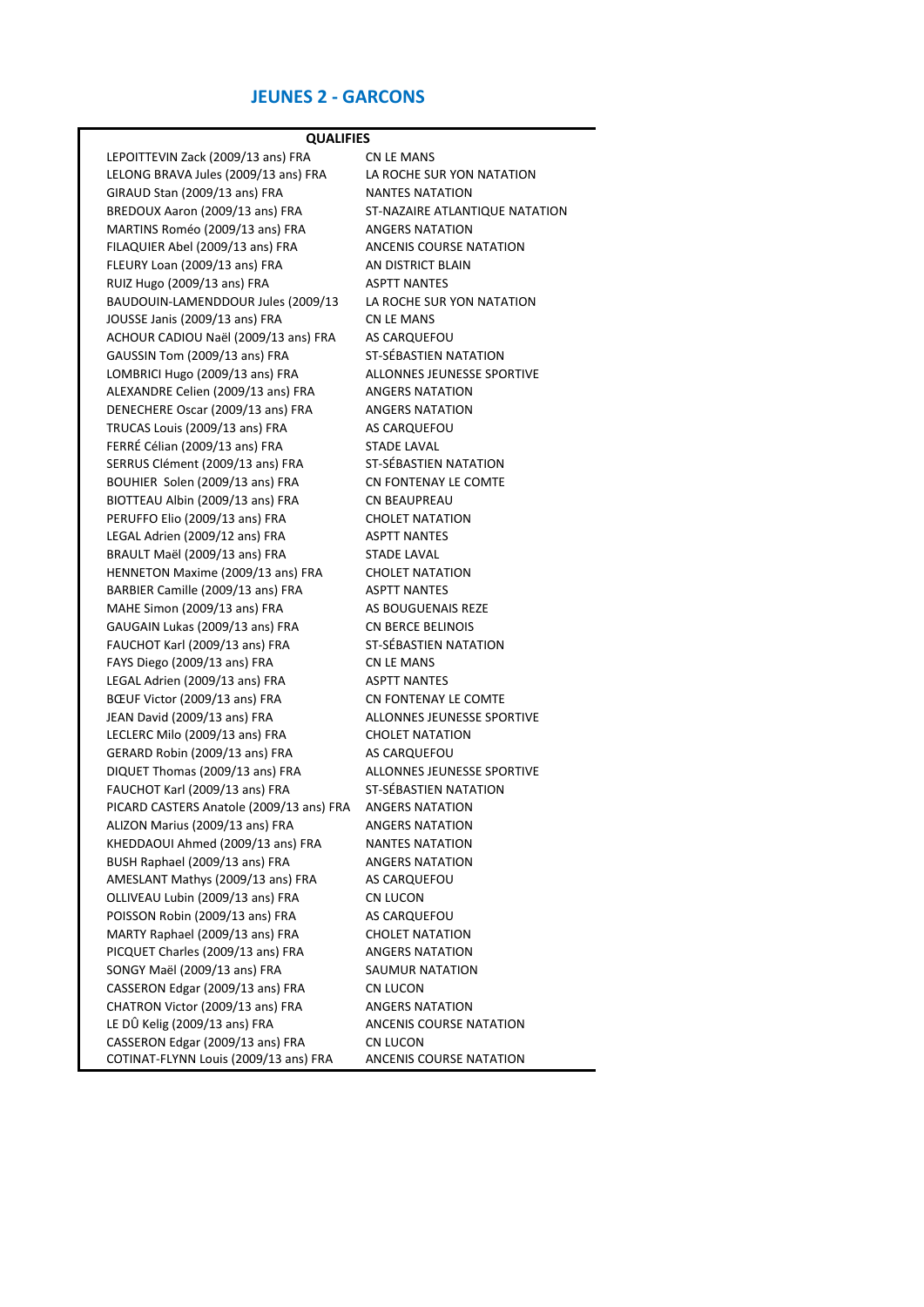# **JEUNES 3 - GARCONS**

# **QUALIFIES**

| ARRAUDEAU Martin (2008/14 ans) FRA         | <b>ANCENIS COURSE NATATION</b> |
|--------------------------------------------|--------------------------------|
| HINFRAY Gaetan (2008/13 ans) FRA           | <b>ANGERS NATATION</b>         |
| DANIEL Armand (2008/13 ans) FRA            | <b>NANTES NATATION</b>         |
| VENTURA Stephano (2008/14 ans) FRA         | <b>NANTES NATATION</b>         |
| RABRUAU Baptiste (2008/14 ans) FRA         | LA ROCHE-SUR-YON NATATION      |
| CHAMPION-SAMUELSON Téo (2008/14 ans) FRA   | <b>SC ORVAULT</b>              |
| SANSIER Isaac (2008/14 ans) FRA            | <b>NANTES NATATION</b>         |
| ROLLAND Pierre (2008/14 ans) FRA           | <b>JS COULAINES</b>            |
| LAVOIS--BRIAT Ulysse (2008/14 ans) FRA     | <b>NANTES NATATION</b>         |
| HADE Adrien (2008/14 ans) FRA              | AN DISTRICT BLAIN              |
| SAID Djibril (2008/14 ans) FRA             | ALLONNES JEUNESSE SPORTIVE     |
| BOUMARD Nathan (2008/14 ans) FRA           | SN LE LUDE                     |
| MALIVET Esteban (2008/14 ans) FRA          | ST-NAZAIRE ATLANTIQUE NATATION |
| GIBOULEAU Thibault (2008/14 ans) FRA       | CN FONTENAY LE COMTE           |
| TEZENAS DU MONCEL Arnaud (2008/14 ans) FRA | <b>ANGERS NATATION</b>         |
| HAREL William (2008/14 ans) FRA            | SN LE LUDE                     |
| BERNARD Pierre (2008/13 ans) FRA           | <b>NANTES NATATION</b>         |
| REMY Maxime (2008/13 ans) FRA              | LA ROCHE SUR YON NATATION      |
| GUEGUEN Titouan (2008/14 ans) FRA          | <b>NANTES NATATION</b>         |
| ROBERT Nathael (2008/13 ans) FRA           | <b>CN LE MANS</b>              |
| MAURIZE Vincent (2008/14 ans) FRA          | <b>CN LE MANS</b>              |
| DOUSSOT Enzo (2008/14 ans) FRA             | LES SABLES D'OLONNE DPO        |
| MOUTON Mathis (2008/14 ans) FRA            | <b>JS COULAINES</b>            |
| LEGRAND Jules (2008/14 ans) FRA            | ALLONNES JEUNESSE SPORTIVE     |
| ROLAND Nolan (2008/14 ans) FRA             | <b>STADE LAVAL</b>             |
| NOURY Lucas (2008/14 ans) FRA              | LES GOÉLANDS SABLÉ-SUR-SARTHE  |
| EL IRARI Zaid (2008/14 ans) FRA            | ALLONNES JEUNESSE SPORTIVE     |
| BOSSE Kaelig (2008/14 ans) FRA             | AS CARQUEFOU                   |
| HADJI Abdel-Hakim (2008/14 ans) FRA        | ALLONNES JEUNESSE SPORTIVE     |
| BOURE Louis (2008/14 ans) FRA              | AS CARQUEFOU                   |
| LIBERSA Quentin (2008/14 ans) FRA          | <b>NANTES NATATION</b>         |
| DROUVOY Vincent (2008/14 ans) FRA          | <b>SC ORVAULT</b>              |
| EL KOUKI Ilyes (2008/14 ans) FRA           | SAINT HERBLAIN NATATION        |
| DAVID Lilian (2008/14 ans) FRA             | <b>ANCENIS COURSE NATATION</b> |
| CHARRIER Clément (2008/14 ans) FRA         | AN DISTRICT BLAIN              |
| POIRIER Clément (2008/14 ans) FRA          | LA NAT'SUZERAINE               |
| MATHIOUX Milo (2008/14 ans) FRA            | <b>NANTES NATATION</b>         |
| GABORIEAU Paul-Edouard (2008/14 ans) FRA   | ANCENIS COURSE NATATION        |
| SOMMA Lino (2008/14 ans) FRA               | <b>ASPTT NANTES</b>            |
| FOUYET Malo (2008/14 ans) FRA              | <b>CN LE MANS</b>              |
| ROBITTE Ruben (2008/14 ans) FRA            | <b>ANGERS NATATION</b>         |
| MIOSSEC Théo (2008/14 ans) FRA             | <b>NANTES NATATION</b>         |
| OLLIVIER Maëlan (2008/14 ans) FRA          | ANCENIS COURSE NATATION        |
| NARGUES Mathis (2008/14 ans) FRA           | <b>ANGERS NATATION</b>         |
| MIOSSEC Théo (2008/14 ans) FRA             | <b>NANTES NATATION</b>         |
| VAUDRON Malo (2008/14 ans) FRA             | <b>JS COULAINES</b>            |
|                                            |                                |